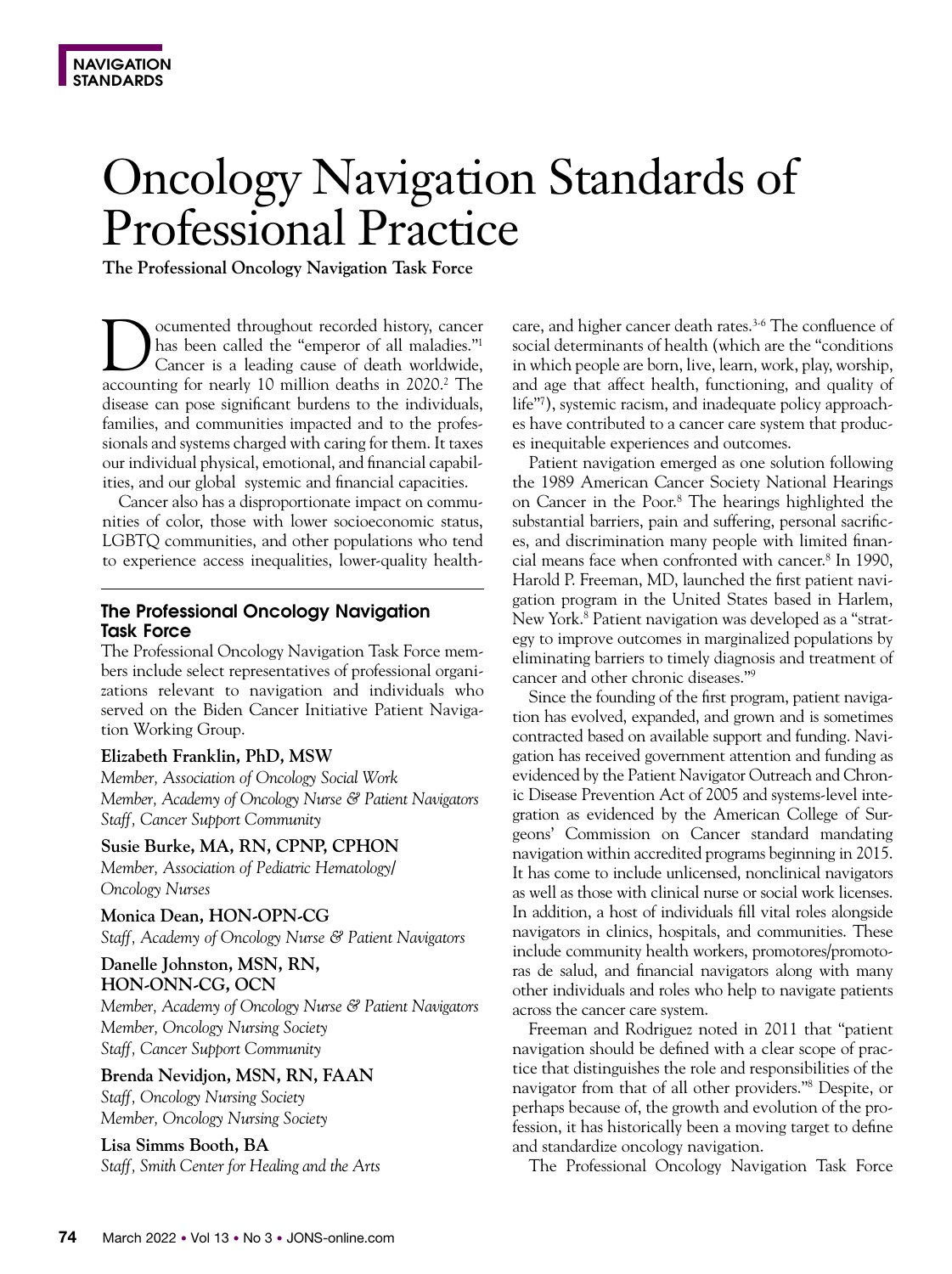created this document to provide professional oncology clinical navigators and patient navigators with clear information regarding the standards of professional practice. This includes the knowledge and skills all professional navigators should possess to deliver high-quality, competent, and ethical services to people impacted by cancer. These standards also provide benchmarks for use by healthcare employers and information for policy and decision makers, as well as other health professionals and the public to understand the role of professional oncology navigators. These standards are intended to provide guidance and may be applied differently, as appropriate, in different settings. These standards are designed to address professional oncology navigator practice and are not meant to apply to individuals working in a volunteer navigation role. It is important to read this document in whole and cross-reference within the document and with relevant professional guidance as necessary.

## Goals of the Oncology Navigation Standards of Professional Practice

- Enhance the quality of professional navigation services provided to people impacted by cancer
- Advocate with and on behalf of people at risk for cancer, cancer patients, survivors, families, and caregivers to protect and promote the needs and interests of people impacted by cancer
- Encourage navigator participation in the creation, implementation, and evaluation of best practices and quality improvement in oncology care
- Promote navigator participation in the development, analysis, and refinement of public policy at all levels to best support the interests of people impacted by cancer and to protect and promote the profession of navigation
- Educate all stakeholders about the essential role of navigators in oncology systems

## **Definitions**

The definitions included in these Standards reflect a select group of professional oncology navigators, including patient navigators and clinical navigators. They are not meant to apply to every specific type of oncology navigator or volunteer navigator. There may be other roles that deliver select components of patient navigation, such as financial navigation.

**Professional Navigator:** A trained individual who is employed and paid by a healthcare-, advocacy-, and/or community-based organization to fill the role of oncology navigator. Positions that fall under the professional navigator category include oncology patient navigators and clinical navigators. Clinical navigators comprise oncology nurse navigators and oncology social work navigators.

**Oncology Patient Navigator:** A professional who provides individualized assistance to patients and families affected by cancer to improve access to healthcare services. A patient navigator may work within the healthcare system at the point of screening, diagnosis, treatment, or survivorship or across the cancer care spectrum or outside the healthcare system at a community-based organization or as a freelance patient navigator.10 A patient navigator may be employed by a clinic or a community-based organization and work throughout the community, crossing the clinic threshold to continue to provide a consistent person of contact and support within the healthcare system. A patient navigator does not have or use clinical training.

Documented throughout recorded history, cancer has been called the "emperor of all maladies." Cancer is a leading cause of death worldwide, accounting for nearly 10 million deaths in 2020.

**Clinical Navigator/Oncology Nurse Navigator:** A professional registered nurse with oncology-specific clinical knowledge who offers individual assistance to patients, families, and caregivers to help overcome healthcare system barriers. Using the nursing process, an oncology nurse navigator provides education and resources to facilitate informed decision-making and timely access to quality health and psychosocial care throughout all phases of the cancer continuum.<sup>11</sup>

**Clinical Navigator/Oncology Social Work Navigator:**  A professional social worker with a master's degree in social work and a clinical license (or equivalent as defined by state laws) with oncology-specific and clinical psychosocial knowledge who offers individual assistance to patients, families, and caregivers to help overcome healthcare system barriers. Using the social work process, an oncology social work navigator provides education and resources to facilitate informed decision-making and timely access to quality health and psychosocial care throughout all phases of the cancer continuum.

**Oncology Navigation:** Individualized assistance offered to patients, families, and caregivers to help overcome healthcare system barriers and facilitate timely access to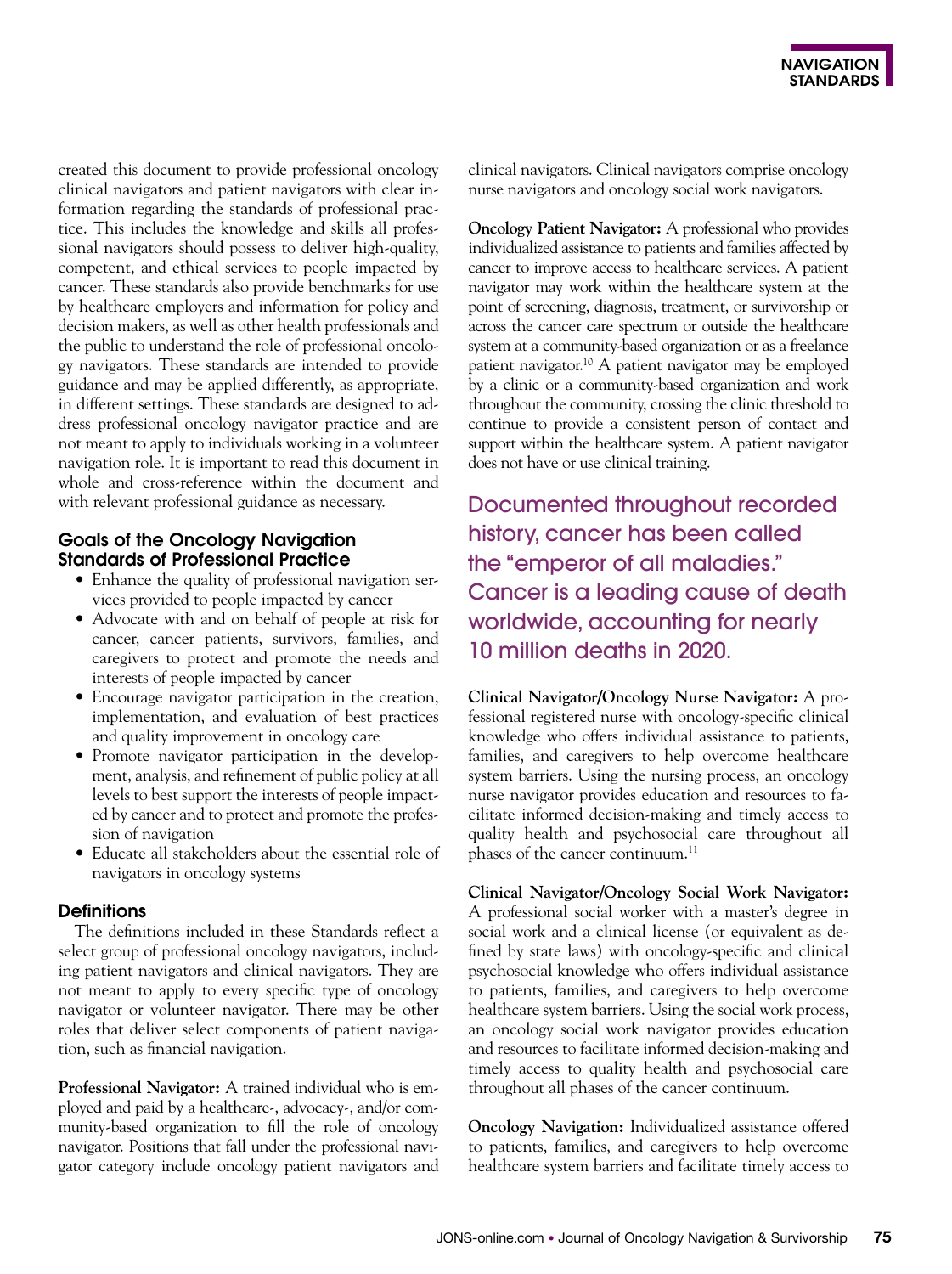quality health and psychosocial care from prediagnosis through all phases of the cancer experience.<sup>11-13</sup>

**Patient:** In this document, patient is used to refer to an individual screened for or diagnosed with cancer, as well as their family and support systems. When working with children with cancer, both the child and the parent/legal guardian are incorporated into all aspects of care, including decision-making.

Despite, or perhaps because of, the growth and evolution of the profession, it has historically been a moving target to define and standardize oncology navigation.

## Oncology Navigation Standards of Professional Practice

The Oncology Navigation Standards of Professional Practice identify best practices to promote a high level of navigation quality. They are intended to serve as guidance for professional practice (regardless of setting). Exceptions to the Standards may be necessary and should be determined on an individual or institutional basis. The following standards apply to all 3 types of professional navigators unless otherwise noted below. \*

#### References

1. Mukherjee S. *The Emperor of All Maladies. A Biography of Cancer.* New York, NY: Scribner; 2011.

2. World Health Organization. Cancer. www.who.int/news-room/factsheets/detail/cancer. 2022.

3. American Association for Cancer Research. *AACR Cancer Disparities Progress Report 2020.* https://cancerprogressreport.aacr.org/wp-content/up loads/sites/2/2020/09/AACR\_CDPR\_2020.pdf. 2020.

4. American Cancer Society. Advancing Health Equity – Addressing Cancer Disparities. www.cancer.org/about-us/what-we-do/health-equity.html.

5. American Cancer Society. *Cancer Facts & Figures 2020.* www.cancer. org/research/cancer-facts-statistics/all-cancer-facts-figures/cancer-facts-fig ures-2020.html. 2020.

6. Siegel RL, Miller KD, Jemal A. Cancer statistics. *CA Cancer J Clin.*  2020;1:7-30.

7. National Cancer Institute. Oncology nurse. www.cancer.gov/publica tions/dictionaries/cancer-terms/def/oncology-nurse.

8. Freeman HP, Rodriguez RL. History and principles of patient navigation. *Cancer.* 2011;117(15 Suppl):3539-3542.

9. Freeman HP. The origin, evolution, and principles of patient navigation. *Cancer Epidemiol Biomarkers Prev.* 2012;21:1614-1617.

10. Strusowski T, Johnston D. AONN+ evidence-based oncology navigation metrics crosswalk with national oncology standards and indicators. *Journal of Oncology Navigation & Survivorship.* 2018;9(6):214-221.

11. Oncology Nursing Society. *2017 Oncology Nurse Navigator Core Competencies*. www.ons.org/sites/default/files/2017-05/2017\_Oncology\_Nurse\_ Navigator\_Competencies.pdf. 2017.

12. Association of Oncology Social Work. Scope and Standards of Practice. https://aosw.org/publications-media/scope-of-practice.

13. National Association of Social Workers. *Standards for Social Work Practice in Health Care Settings*. Washington, DC: National Association of Social Workers; 2016.

## Appendix

#### **Knowledge Resources**

*Scope and Standards of Pediatric Hematology/Oncology Nursing Practice*. Chicago, IL: Association of Pediatric Hematology/Oncology Nurses; 2014.

Christensen D, Cantril C. *Oncology Nurse Navigation: Delivering Patient-Centered Care Across the Continuum.* 2nd ed. Pittsburgh, PA: Oncology Nursing Society; 2020.

GW Cancer Center. Oncology Patient Navigator Training: The Fundamentals. https://cme.smhs.gwu.edu/ gw-cancer-center-/content/oncology-patient-navigatortraining-fundamentals.

Pratt-Chapman ML, Willis A, Masselink L. Core competencies for oncology patient navigators. *Journal of Oncology Navigation & Survivorship.* 2015;6(2):16-21.

Shockney LD (ed). *Team-Based Oncology Care: The Pivotal Role of Oncology Navigation*. Cham, Switzerland: Springer; 2018.

US Department of Health and Human Services Office of Minority Health. *National Standards for Culturally and Linguistically Appropriate Services (CLAS) in Health and Health Care.* https://thinkculturalhealth.hhs.gov/assets/ pdfs/EnhancedNationalCLASStandards.pdf.

## Acknowledgments

The professional organizations responsible for the creation of the *Oncology Navigation Standards for Professional Practice* include the Academy of Oncology Nurse & Patient Navigators, Association of Oncology Social Work, Association of Pediatric Hematology/Oncology Nurses, and Oncology Nursing Society. The patient organizations involved in the creation of this document include the Cancer Support Community and the Smith Center for Healing and the Arts. The initial work of the Biden Cancer Initiative working group on patient navigation also led to the creation of this document. We would like to thank all individuals and organizations who reviewed and commented on this document.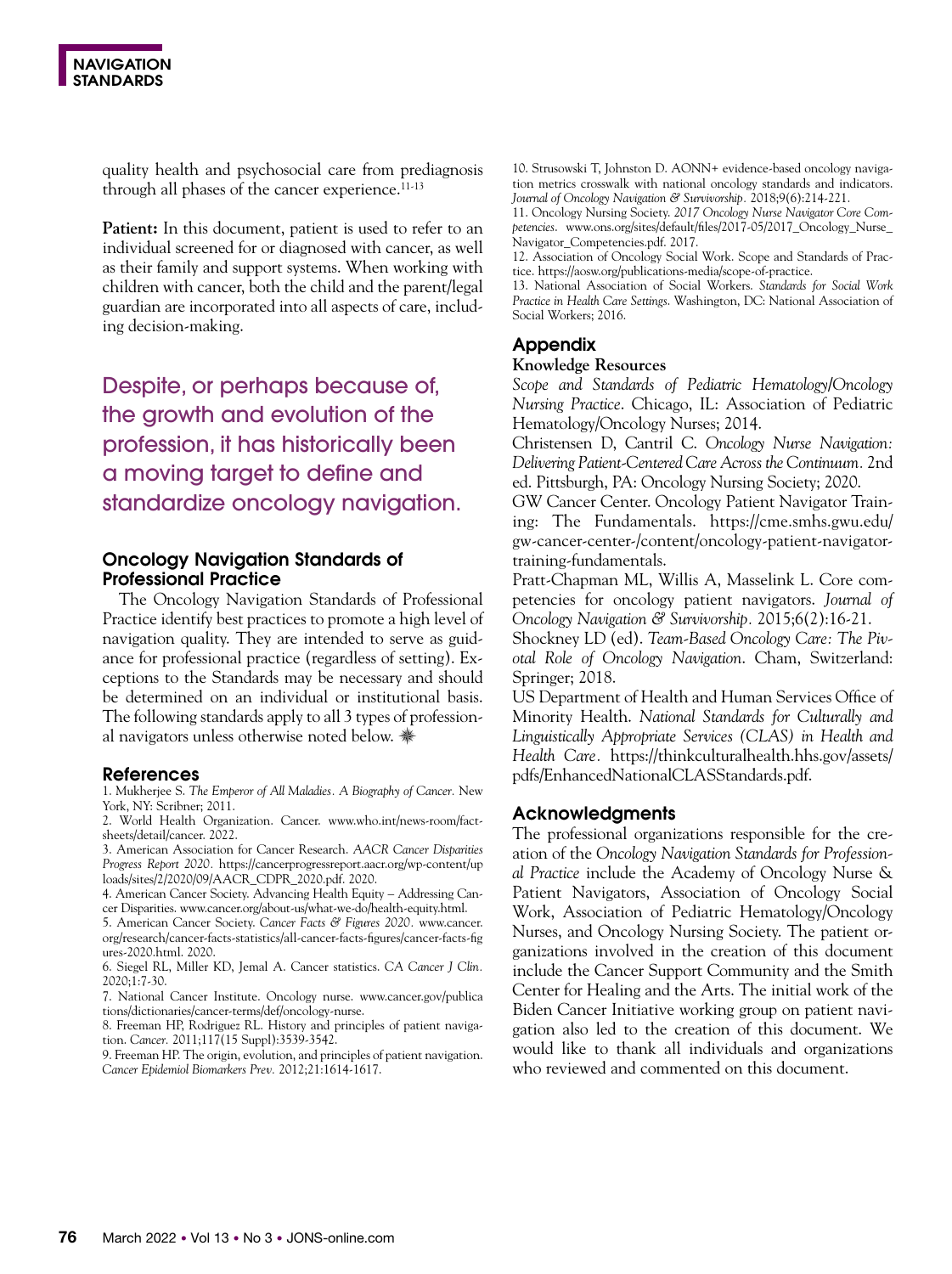| <b>Standard 1: Ethics</b><br>Oncology navigators practice ethically. |                                                                                                                                                                                                                                                                                                                                                                                                                                                          |  |  |
|----------------------------------------------------------------------|----------------------------------------------------------------------------------------------------------------------------------------------------------------------------------------------------------------------------------------------------------------------------------------------------------------------------------------------------------------------------------------------------------------------------------------------------------|--|--|
| Type of Navigator                                                    | <b>Standard Detail</b>                                                                                                                                                                                                                                                                                                                                                                                                                                   |  |  |
| <b>Ethical Responsibility to Patients</b>                            |                                                                                                                                                                                                                                                                                                                                                                                                                                                          |  |  |
| All navigators:                                                      | Practice with compassion, respect, and empathy for the inherent dignity, worth, and unique<br>attributes of every person.<br>Practice with a primary commitment to the patient.<br>Promote, advocate, and protect the rights, health, and safety of patients.                                                                                                                                                                                            |  |  |
| <b>Boundaries</b>                                                    |                                                                                                                                                                                                                                                                                                                                                                                                                                                          |  |  |
| All navigators:                                                      | Have a primary commitment to the patient.<br>Adhere to clear, appropriate, and culturally sensitive boundaries with patients.<br>Work within the boundaries of their education, training, and scope.                                                                                                                                                                                                                                                     |  |  |
| Competence                                                           |                                                                                                                                                                                                                                                                                                                                                                                                                                                          |  |  |
| All navigators:                                                      | Provide services within the boundaries of their education, training, licensure, certification,<br>consultation received, supervised experience, and/or other relevant professional experience.<br>Demonstrate understanding of cancer, healthcare systems, national and community resources, and<br>how patients access care and services across the cancer continuum to support and assist patients.                                                    |  |  |
| <b>Conflicts of Interest</b>                                         |                                                                                                                                                                                                                                                                                                                                                                                                                                                          |  |  |
| All navigators:                                                      | Exercise professional discretion, are alert to, and avoid, conflicts of interest and dual relationships in<br>order to prevent harm to patients.<br>Inform patients (in consultation with their supervisor) of potential or identified conflicts of interest<br>and take steps to resolve the issue in a manner that protects and promotes the interests of patients.                                                                                    |  |  |
|                                                                      | Privacy and Confidentiality                                                                                                                                                                                                                                                                                                                                                                                                                              |  |  |
| All navigators:                                                      | Demonstrate a commitment to ethical principles of their profession and compliance with relevant<br>laws, policies, and regulations.<br>Respect and protect patients' rights to privacy.<br>Apply standards of confidentiality to private patient information they have access to as a part of<br>their employment.<br>Recognize when private information must be disclosed to prevent serious, foreseeable, and imminent<br>harm to a patient or others. |  |  |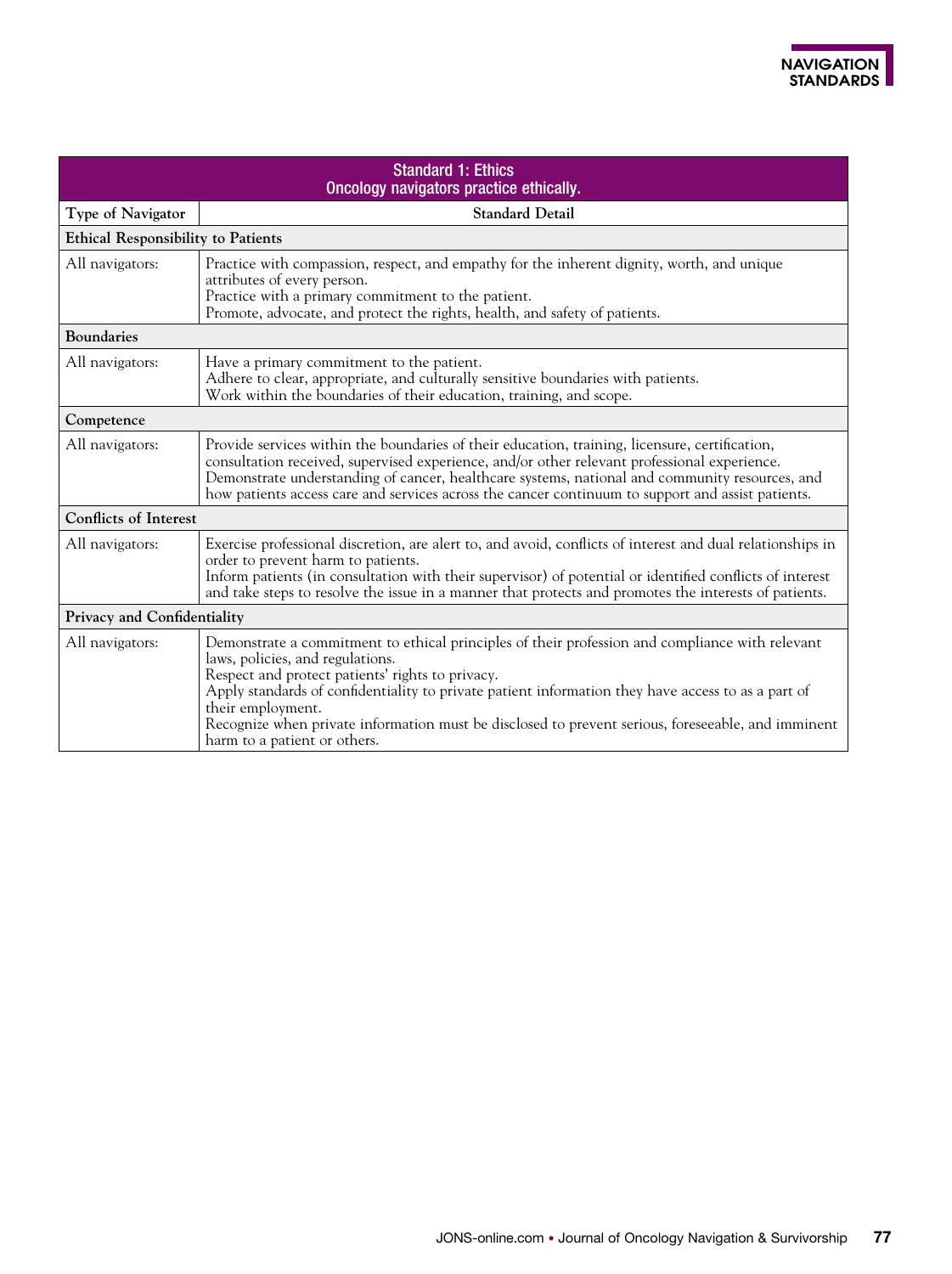

| <b>Standard 2: Qualifications</b><br>Oncology navigators obtain the necessary education, licensure, and/or certification for their position. |                                                                                                                                                                                                                                                                                                                                                                                                                                                                                                                                            |  |
|----------------------------------------------------------------------------------------------------------------------------------------------|--------------------------------------------------------------------------------------------------------------------------------------------------------------------------------------------------------------------------------------------------------------------------------------------------------------------------------------------------------------------------------------------------------------------------------------------------------------------------------------------------------------------------------------------|--|
| Scope                                                                                                                                        |                                                                                                                                                                                                                                                                                                                                                                                                                                                                                                                                            |  |
| Clinical nurse<br>navigators:                                                                                                                | Are accountable to patients, the navigation profession, applicable state boards of nursing licensure,<br>their employer, and the communities in which they serve.                                                                                                                                                                                                                                                                                                                                                                          |  |
| Clinical social work<br>navigators:                                                                                                          | Are accountable to patients, the navigation profession, applicable state boards of social work<br>licensure, their employer, and the communities in which they serve.                                                                                                                                                                                                                                                                                                                                                                      |  |
| Patient navigators:                                                                                                                          | Are accountable to patients, the navigation profession, their employer, and the communities in<br>which they serve.                                                                                                                                                                                                                                                                                                                                                                                                                        |  |
| Education                                                                                                                                    |                                                                                                                                                                                                                                                                                                                                                                                                                                                                                                                                            |  |
| Clinical nurse<br>navigators:                                                                                                                | Have at least a bachelor's degree in nursing from an accredited university.                                                                                                                                                                                                                                                                                                                                                                                                                                                                |  |
| Clinical social work<br>navigators:                                                                                                          | Have at least a master's degree in social work from an accredited university.                                                                                                                                                                                                                                                                                                                                                                                                                                                              |  |
| Patient navigators:                                                                                                                          | Ideally have at least a bachelor's degree in a health-related field from an accredited university.<br>Specific community navigation needs may allow for variance in these qualifications.                                                                                                                                                                                                                                                                                                                                                  |  |
| Licensure                                                                                                                                    |                                                                                                                                                                                                                                                                                                                                                                                                                                                                                                                                            |  |
| Clinical nurse<br>navigators:                                                                                                                | Comply with registered nurse licensing and certification requirements and the scope of practice as<br>defined by the state(s) or jurisdiction(s) in which they practice. An advanced practice registered<br>nurse has additional education and certification required for licensure as determined by the state(s)<br>or jurisdiction(s) in which they practice.                                                                                                                                                                            |  |
| Clinical social work<br>navigators:                                                                                                          | Comply with licensing and certification requirements and the scope of practice as defined by the<br>state(s) or jurisdiction(s) in which they practice. A general social work license is required for basic<br>navigation interventions. A clinical social work license (or in some jurisdictions a general social<br>work license with supervision from a clinically licensed social worker) is required for clinical<br>interventions such as diagnosis of mental and behavioral health conditions or the provision of<br>psychotherapy. |  |
| Patient navigators:                                                                                                                          | Do not currently have licensure requirements.                                                                                                                                                                                                                                                                                                                                                                                                                                                                                              |  |
| <b>Training and Continuing Education</b>                                                                                                     |                                                                                                                                                                                                                                                                                                                                                                                                                                                                                                                                            |  |
| Clinical nurse<br>navigators:                                                                                                                | Have prior oncology-related educational and employment experience.<br>Pursue continuing education per state licensure requirements.<br>Seek oncology-specific training opportunities.<br>Ideally have navigation certification or complete at least 36 hours of oncology-specific continuing<br>education over a 3-year period.<br>Ideally have oncology specialty certification.                                                                                                                                                          |  |
| Clinical social<br>work navigators:                                                                                                          | Have prior oncology-related educational and employment experience.<br>Pursue continuing education per state licensure requirements.<br>Seek oncology-specific training opportunities.<br>Ideally have navigation certification or complete at least 36 hours of oncology-specific continuing<br>education over a 3-year period.<br>Ideally have oncology specialty certification.                                                                                                                                                          |  |
| Patient navigators:                                                                                                                          | Ideally have prior oncology-related educational and employment experience.<br>Complete competency-based navigation training sessions or courses.<br>Ideally have navigation certification or complete at least 36 hours of oncology-specific continuing<br>education in a 3-year period.                                                                                                                                                                                                                                                   |  |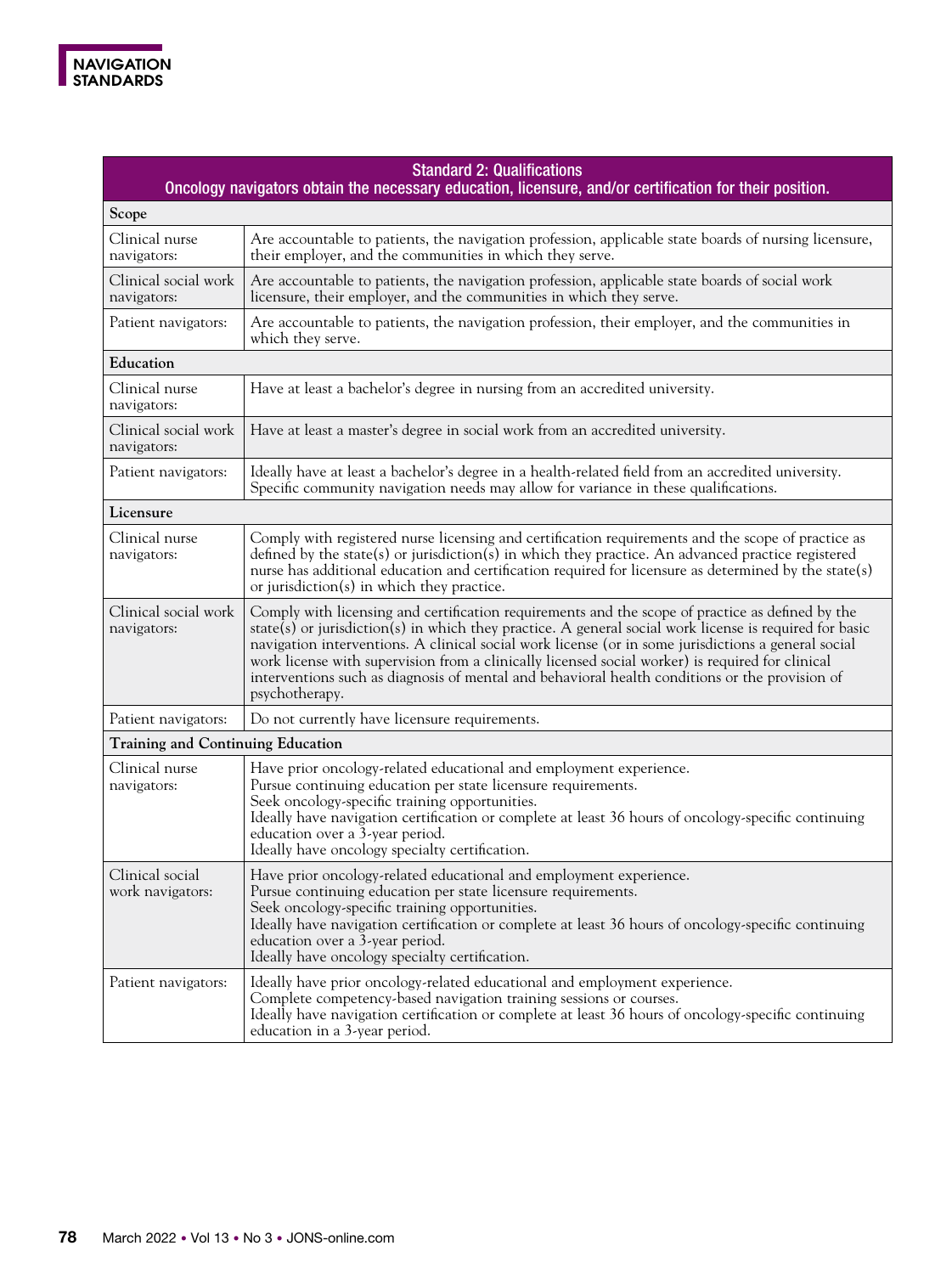| <b>Standard 3: Knowledge</b><br>Oncology navigators have and continue to seek knowledge that reflects current navigation practice. |                                                                                                                                                                                                                                                                                                                                                                                                                                                                                                                                                                                                                                                                                                                                                                                                                                                                                                                                                                                                                                                             |  |
|------------------------------------------------------------------------------------------------------------------------------------|-------------------------------------------------------------------------------------------------------------------------------------------------------------------------------------------------------------------------------------------------------------------------------------------------------------------------------------------------------------------------------------------------------------------------------------------------------------------------------------------------------------------------------------------------------------------------------------------------------------------------------------------------------------------------------------------------------------------------------------------------------------------------------------------------------------------------------------------------------------------------------------------------------------------------------------------------------------------------------------------------------------------------------------------------------------|--|
| All navigators:                                                                                                                    | Demonstrate and maintain a working knowledge of evidence-based information to ensure the quality<br>of navigation practice.<br>Integrate evidence and research findings into their practice.<br>Seek supervision, consultation, and continuing professional development to ensure career-long learning.<br>Collaborate with other healthcare and services providers to refer patients when the patient's needs<br>are beyond the knowledge base or scope of practice of the navigator.<br>Continuously seek and demonstrate knowledge*:<br>• Community outreach and prevention<br>• Coordination of care/care transitions<br>• Patient advocacy/patient empowerment<br>• Psychosocial support services/assessment (including integrative and complementary cancer care)<br>• Survivorship/end of life<br>• Professional roles and responsibilities<br>· Operations management/organizational development/healthcare economics<br>• Research/evidence-based practice<br>• Quality improvement/performance improvement<br>*For more information see Appendix. |  |
| Clinical nurse<br>navigators:                                                                                                      | Attain knowledge and competence that reflect current nursing practice, oncology care, and<br>navigation practice.<br>Use the nursing process when providing oncology navigation services.                                                                                                                                                                                                                                                                                                                                                                                                                                                                                                                                                                                                                                                                                                                                                                                                                                                                   |  |
| Clinical social work<br>navigators:                                                                                                | Attain knowledge and competence that reflect current social work practice, oncology care, and<br>navigation practice.<br>Use the social work process when providing oncology navigation services.                                                                                                                                                                                                                                                                                                                                                                                                                                                                                                                                                                                                                                                                                                                                                                                                                                                           |  |

| <b>Standard 4: Cultural and Linguistic Humility</b><br>Oncology navigators practice in a manner that is culturally and linguistically humble and inclusive. |                                                                                                                                                                                                                                                                                                                                                                                                                                                                                                                                                                                                                                                                                                                                                                                                                                                                                                                                                                                                                                                                                                                                                                                                                             |  |
|-------------------------------------------------------------------------------------------------------------------------------------------------------------|-----------------------------------------------------------------------------------------------------------------------------------------------------------------------------------------------------------------------------------------------------------------------------------------------------------------------------------------------------------------------------------------------------------------------------------------------------------------------------------------------------------------------------------------------------------------------------------------------------------------------------------------------------------------------------------------------------------------------------------------------------------------------------------------------------------------------------------------------------------------------------------------------------------------------------------------------------------------------------------------------------------------------------------------------------------------------------------------------------------------------------------------------------------------------------------------------------------------------------|--|
| All navigators:                                                                                                                                             | Understand and support National Standards for Culturally and Linguistically Appropriate Services<br>(CLAS) in Health and Health Care (see Appendix).<br>Understand how systems of power and privilege inequitably affect patients' ability to access services as<br>well as their physical, mental, social, and spiritual health and overall well-being and health outcomes.<br>Demonstrate cultural humility, sensitivity, and responsiveness to diverse patient populations,<br>including but not limited to diversity in gender/gender identity, age, culture, race, ethnicity, religion,<br>abilities, and sexual orientation.<br>Continuously seek to gain knowledge to provide culturally appropriate and affirming navigation services.<br>Implement culturally and linguistically appropriate support programs, services, and interventions.<br>Contribute to navigation research by applying ethical and culturally appropriate practices resulting<br>in improved reliability and validity of study outcomes.<br>Understand unique cultural practices that contribute to healing and those that interfere with recovery.<br>Identify effective and respectful cultural strategies to address stress and distress. |  |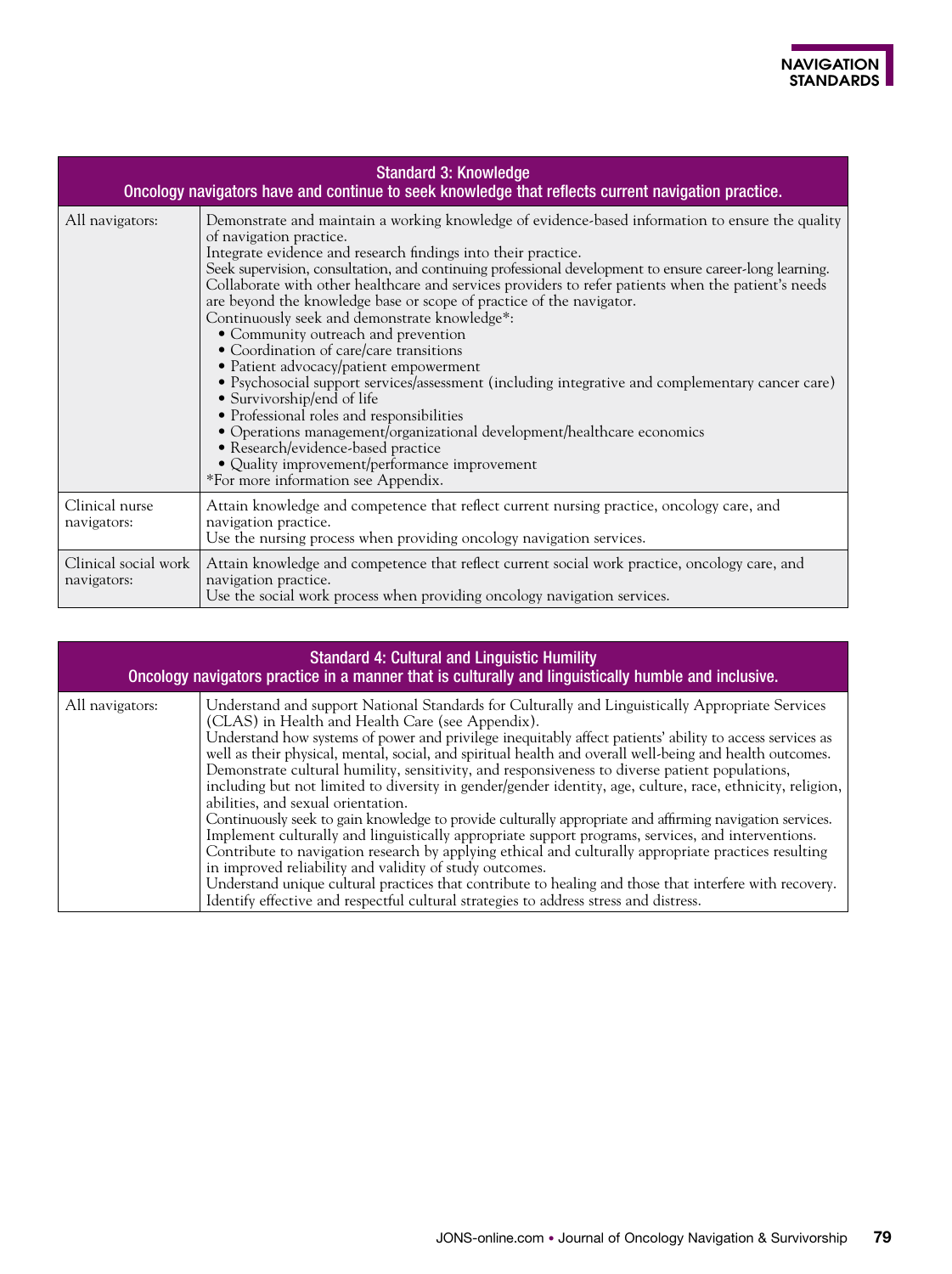

| Standard 5: Interdisciplinary and Interorganizational Collaboration<br>Oncology navigators collaborate with patients and their loved ones and all members of the healthcare team. |                                                                                                                                                                                                                                                                                                                                                                                                                                                                                                                                                                                                                                                                                                                                                                                                                                                                                                                                                                                                                                                                                                                                                                                                                                                                                                                                                                                                                                                                                                                                                                         |
|-----------------------------------------------------------------------------------------------------------------------------------------------------------------------------------|-------------------------------------------------------------------------------------------------------------------------------------------------------------------------------------------------------------------------------------------------------------------------------------------------------------------------------------------------------------------------------------------------------------------------------------------------------------------------------------------------------------------------------------------------------------------------------------------------------------------------------------------------------------------------------------------------------------------------------------------------------------------------------------------------------------------------------------------------------------------------------------------------------------------------------------------------------------------------------------------------------------------------------------------------------------------------------------------------------------------------------------------------------------------------------------------------------------------------------------------------------------------------------------------------------------------------------------------------------------------------------------------------------------------------------------------------------------------------------------------------------------------------------------------------------------------------|
| All navigators:                                                                                                                                                                   | View the patient as the center of the team (whether healthcare, community-based, nonprofit, etc).<br>Promote collaboration and communication among healthcare team members, other colleagues, and<br>organizations to promote and protect the best interests of patients.<br>Continuously seek to learn, understand, and interact appropriately with different members of the<br>healthcare team.<br>Ensure that the navigation role and responsibilities are clearly delineated and communicated to<br>members of the healthcare team.<br>Advocate with and/or on behalf of patients with members of the healthcare team.<br>Work to continuously improve organizational culture and care processes to enhance communication<br>in the best interests of patients.<br>Work with other health professionals to establish and maintain a climate of mutual respect,<br>humility, dignity, diversity, ethical integrity, and trust.<br>Participate in interprofessional teams to provide patient care that is safe, timely, efficient, effective,<br>and equitable.<br>Collaborate with patients and caregivers, the interprofessional team, and community resources in the<br>conduct of appropriate navigation practice.<br>Communicate effectively with navigator colleagues, health professionals, and health-related agencies<br>to promote navigation services.<br>Educate patients and caregivers on the interdisciplinary nature of cancer treatment, the roles of team<br>members, and what to expect from the healthcare system as well as community resources. |

| <b>Standard 6: Communication</b><br>Oncology navigators communicate effectively in all areas of practice. |                                                                                                                                                                                                                                                                                                                                                                                                                                                                                                                                                                                                                                                                                                                                                                                                                |
|-----------------------------------------------------------------------------------------------------------|----------------------------------------------------------------------------------------------------------------------------------------------------------------------------------------------------------------------------------------------------------------------------------------------------------------------------------------------------------------------------------------------------------------------------------------------------------------------------------------------------------------------------------------------------------------------------------------------------------------------------------------------------------------------------------------------------------------------------------------------------------------------------------------------------------------|
| All navigators:                                                                                           | Tailor communication based on the educational, developmental, and health literacy level of the patient.<br>Communicate effectively to ensure patient safety and satisfaction.<br>Communicate effectively to advocate with and on behalf of patients.<br>Support patient motivation and skills in self-management.<br>Apply insight and understanding concerning human emotional response and development to create<br>and maintain positive interpersonal interactions leading to trust and collaboration between the<br>patient and the healthcare team.<br>Communicate effectively in a variety of formats in all domains of practice.<br>Communicate effectively with patients, families, and the public to build trusting relationships across<br>a broad range of socioeconomic and cultural backgrounds. |

| <b>Standard 7: Professional Development</b><br>Oncology navigators seek professional development to ensure up-to-date practice knowledge. |                                                                                                                                                                                                                                                                                                                                                                                                                                                                                                                                                                                                                     |
|-------------------------------------------------------------------------------------------------------------------------------------------|---------------------------------------------------------------------------------------------------------------------------------------------------------------------------------------------------------------------------------------------------------------------------------------------------------------------------------------------------------------------------------------------------------------------------------------------------------------------------------------------------------------------------------------------------------------------------------------------------------------------|
| All navigators:                                                                                                                           | Assume personal responsibility for professional development to gain and maintain knowledge in the<br>best interest of patients.<br>Engage in ongoing professional development to strive for improved competence within their scope<br>of practice.<br>Reflect on their knowledge, skills, and attitudes to identify professional practice gaps and<br>incorporate the principles of professional development and life-long learning to address these gaps.<br>Seek new knowledge and competence that reflect the current state of oncology navigation and<br>cancer care and promotes critical and future thinking. |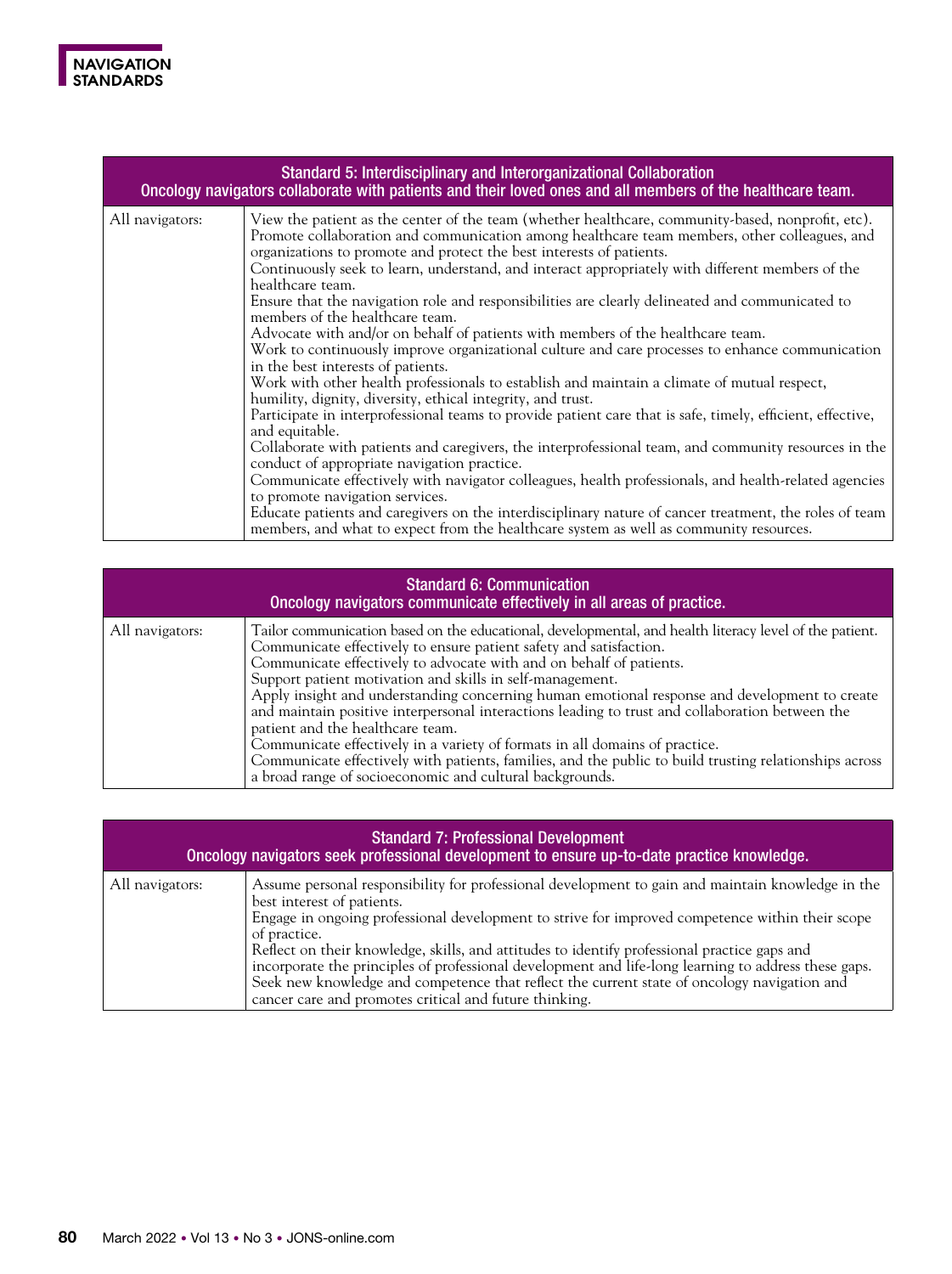|                                     | <b>Standard 8: Supervision</b><br>When tasked with supervision, oncology navigators provide<br>high-quality supervision to others in the professional setting.                                                                                                                                                                                                                                                                                                                                                                                                                                                                                                                                                                                                             |
|-------------------------------------|----------------------------------------------------------------------------------------------------------------------------------------------------------------------------------------------------------------------------------------------------------------------------------------------------------------------------------------------------------------------------------------------------------------------------------------------------------------------------------------------------------------------------------------------------------------------------------------------------------------------------------------------------------------------------------------------------------------------------------------------------------------------------|
| All supervising<br>navigators:      | Have the necessary knowledge and skill to supervise, or consult appropriately, and should do so only<br>within their areas of knowledge and competence.<br>Exhibit current and ongoing knowledge of the disciplines of employees they supervise, including<br>relevant information regarding statutes, licensure, regulation, certification, etc.<br>Adhere to ethical supervisory practice, including, but not limited to:<br>• Engagement in fair and respectful interactions and evaluations<br>• Creation of positive working and learning environments<br>• Encouragement of professional development<br>Take reasonable steps to arrange for professional development opportunities for any staff they supervise.<br>Review and implement peer evaluation processes. |
| Clinical nurse<br>navigators:       | Evaluate their own nursing practice in relation to professional practice standards and guidelines,<br>relevant statutes, rules, and regulations.                                                                                                                                                                                                                                                                                                                                                                                                                                                                                                                                                                                                                           |
| Clinical social work<br>navigators: | Evaluate their own social work practice in relation to professional practice standards and guidelines,<br>relevant statutes, rules, and regulations.<br>May supervise social workers to obtain clinical hours needed for initial licensure in accordance with<br>state/jurisdiction law.                                                                                                                                                                                                                                                                                                                                                                                                                                                                                   |

| <b>Standard 9: Mentorship and Leadership</b><br>Oncology navigators lead within the professional practice setting and the profession. |                                                                                                                                                                                                                                                                                                                                                                                                                                                                                                                                                                                                                            |
|---------------------------------------------------------------------------------------------------------------------------------------|----------------------------------------------------------------------------------------------------------------------------------------------------------------------------------------------------------------------------------------------------------------------------------------------------------------------------------------------------------------------------------------------------------------------------------------------------------------------------------------------------------------------------------------------------------------------------------------------------------------------------|
| All navigators:                                                                                                                       | Pursue leadership opportunities within their employer organization, professional bodies, and<br>nonprofit organizations.<br>Participate in peer and colleague mentorship relationships to develop and support the navigation role.<br>Seek out and nurture relationships with relevant higher education programs (such as nursing, social<br>work, public health, etc) to encourage interest in healthcare and oncology social work and navigation,<br>arrange field placements, joint research projects, and collaborative continuing education activities.<br>Protect and promote the profession of oncology navigation. |
| Clinical nurse<br>navigators:                                                                                                         | Mentor and/or lead in the practice setting and in the nursing and navigation professions.                                                                                                                                                                                                                                                                                                                                                                                                                                                                                                                                  |
| Clinical social work<br>navigators:                                                                                                   | Mentor and/or lead in the practice setting and in the social work and navigation professions.                                                                                                                                                                                                                                                                                                                                                                                                                                                                                                                              |
| Patient navigators:                                                                                                                   | Mentor and/or lead in the practice setting and in navigation professions.                                                                                                                                                                                                                                                                                                                                                                                                                                                                                                                                                  |

| <b>Standard 10: Self-Care</b><br>Oncology navigators practice self-care principles to support their own physical, emotional, mental, and spiritual<br>health and to reduce stress, mitigate compassion fatigue, secondary trauma, and burnout. |                                                                                                                                                                                                                                                                                                                                                                                                                                                                                                                                                                                         |
|------------------------------------------------------------------------------------------------------------------------------------------------------------------------------------------------------------------------------------------------|-----------------------------------------------------------------------------------------------------------------------------------------------------------------------------------------------------------------------------------------------------------------------------------------------------------------------------------------------------------------------------------------------------------------------------------------------------------------------------------------------------------------------------------------------------------------------------------------|
| All navigators:                                                                                                                                                                                                                                | Acknowledge self-care as an ethical responsibility.<br>Acknowledge and identify personal and professional stressors.<br>Demonstrate healthy coping mechanisms to respond to stress.<br>seek assistance (including employer-provided programs) when signs of compassion fatigue,<br>secondary trauma, and/or burnout begin to show.<br>Implement self-care practices into daily routines to build resilience.<br>Practice emotional and physical rest and nourishment.<br>Lead and promote the development of a workplace environment that emphasizes health promotion<br>for employees. |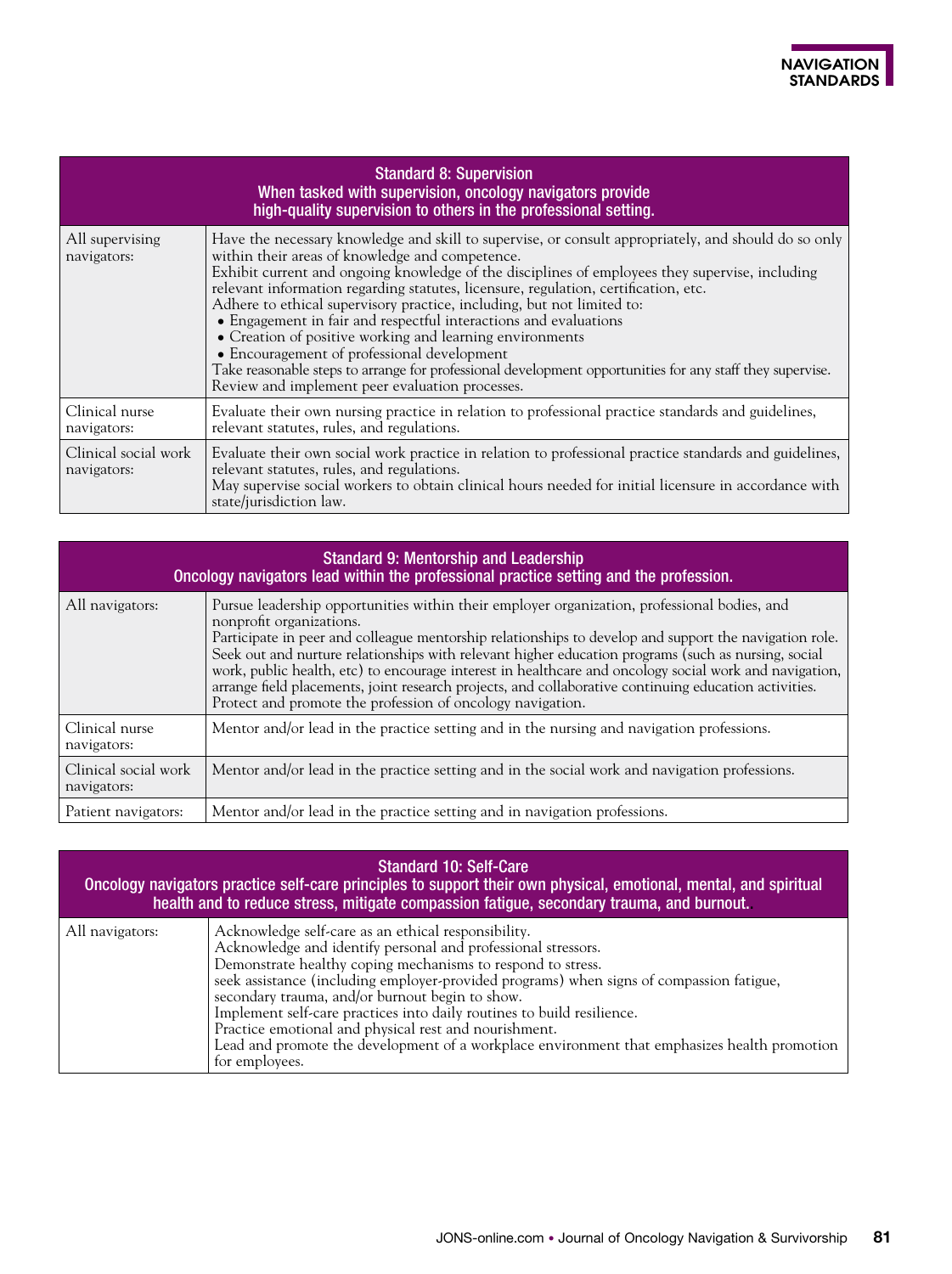| <b>Standard 11: Prevention, Screening, and Assessment</b><br>Oncology navigators provide education on cancer prevention, screening, and assessment. |                                                                                                                                                                                                                                                                                                                                                                                                                                                                                                                                                                                                                                                                                                                                                                                                                                                                                                                                                                           |
|-----------------------------------------------------------------------------------------------------------------------------------------------------|---------------------------------------------------------------------------------------------------------------------------------------------------------------------------------------------------------------------------------------------------------------------------------------------------------------------------------------------------------------------------------------------------------------------------------------------------------------------------------------------------------------------------------------------------------------------------------------------------------------------------------------------------------------------------------------------------------------------------------------------------------------------------------------------------------------------------------------------------------------------------------------------------------------------------------------------------------------------------|
| All navigators:                                                                                                                                     | Exhibit knowledge about, promote, and advocate cancer prevention behaviors, early detection,<br>screening, and healthy behavior education.<br>Exhibit knowledge of available local, community, or national resources and the quality of services<br>provided and establish relationships with the providers of these services.<br>Assess population health factors such as common diseases and/or risk behaviors.<br>Conduct risk assessments, including lifestyle factors<br>Exhibit (and continue to seek) knowledge regarding communities served.<br>Assist with the implementation of programs to improve access to cancer screening.<br>Employ strategies to educate patients to integrate healthy lifestyle behaviors into daily living.<br>Conduct culturally appropriate education about the potential benefits and limitations of<br>contemporary genetic counseling and related genetic risk assessments.<br>Support patients' adherence to holistic care plan. |
| Clinical nurse<br>navigators:                                                                                                                       | Use appropriate screening and assessment tools and methods to provide holistic care plan.<br>Assist in the identification of candidates for molecular testing and/or genetic testing and counseling<br>and facilitate appropriate referrals.                                                                                                                                                                                                                                                                                                                                                                                                                                                                                                                                                                                                                                                                                                                              |
| Clinical social<br>work navigators:                                                                                                                 | Use appropriate screening and assessment tools and methods to provide holistic care plan.                                                                                                                                                                                                                                                                                                                                                                                                                                                                                                                                                                                                                                                                                                                                                                                                                                                                                 |

| Standard 12: Treatment, Care Planning, and Intervention<br>Oncology navigators provide support and information to patients and caregivers to<br>navigate through all phases of active cancer treatment. |                                                                                                                                                                                                                                                                                                                                                                                                                                                                                                                                                                                                                                                                                                                                                                                                                                                                                                                                                                                                                                                                                                                                                                                                                                                                                                                                                                     |
|---------------------------------------------------------------------------------------------------------------------------------------------------------------------------------------------------------|---------------------------------------------------------------------------------------------------------------------------------------------------------------------------------------------------------------------------------------------------------------------------------------------------------------------------------------------------------------------------------------------------------------------------------------------------------------------------------------------------------------------------------------------------------------------------------------------------------------------------------------------------------------------------------------------------------------------------------------------------------------------------------------------------------------------------------------------------------------------------------------------------------------------------------------------------------------------------------------------------------------------------------------------------------------------------------------------------------------------------------------------------------------------------------------------------------------------------------------------------------------------------------------------------------------------------------------------------------------------|
| All navigators:                                                                                                                                                                                         | Identify potential and realized barriers to care (eg, transportation, childcare, eldercare, housing,<br>language, culture, literacy, psychosocial, employment, financial, insurance) and facilitate referrals<br>as appropriate to mitigate barriers.<br>Advocate for the resources, supports, and services necessary to address barriers and facilitate access<br>to timely and quality cancer care.<br>Support a smooth transition of patients across screening, diagnosis, active treatment, and<br>survivorship working with the interdisciplinary team.<br>Provide patients and caregivers evidence-based information to support understanding and<br>decision-making at all points along the care continuum.<br>Coach patients to identify their goals and communicate their preferences and priorities for<br>treatment and follow-up care to their healthcare team.<br>Apply evidence-informed practice models to facilitate the patient's accomplishment of goals and<br>objectives.<br>Prepare patients to engage in shared decision-making processes with their healthcare team.<br>Assess unique environmental, cultural, and other factors that could impact specific patient<br>communities, such as safety of community environments, and employ resources to assist.<br>Advocate for, educate, and prepare patients to complete advance directives. |
| Clinical nurse<br>navigators:                                                                                                                                                                           | Coordinate the plan of care with the interdisciplinary team, promoting timely follow-up on<br>treatment and supportive care recommendations (eg, cancer conferences/tumor boards) during<br>each episode of care and transition in care.<br>Monitor and facilitate interventions to address symptoms and side effects.<br>Employ strategies to attain patient adherence to treatment plan.<br>Use knowledge of molecular and genetic testing to facilitate patient understanding of ongoing<br>testing results.                                                                                                                                                                                                                                                                                                                                                                                                                                                                                                                                                                                                                                                                                                                                                                                                                                                     |
| Patient navigators:                                                                                                                                                                                     | Refer to nurse, nurse navigator, and physician colleagues to answer questions about clinical<br>information, treatment choices. and potential outcomes.                                                                                                                                                                                                                                                                                                                                                                                                                                                                                                                                                                                                                                                                                                                                                                                                                                                                                                                                                                                                                                                                                                                                                                                                             |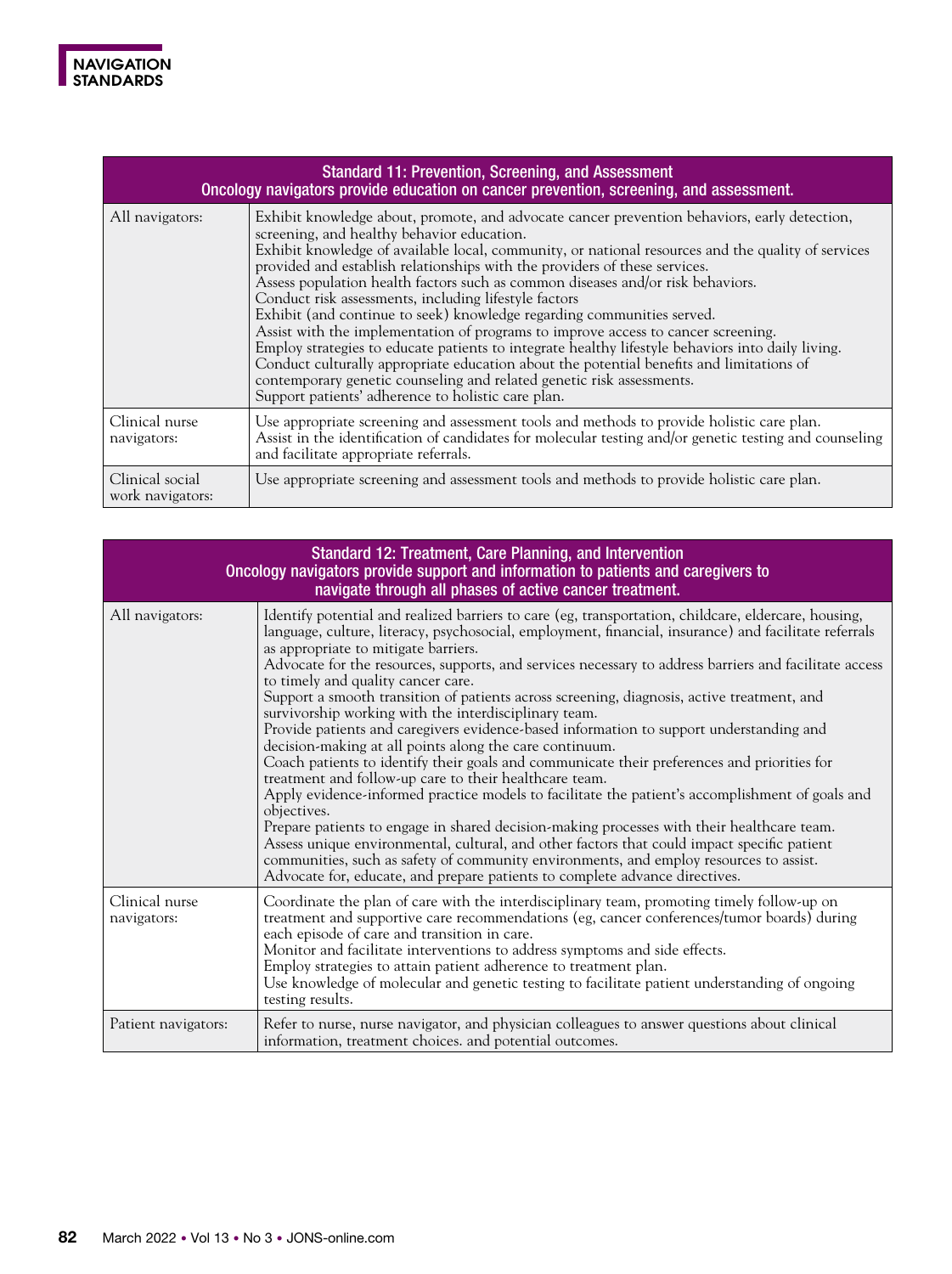| <b>Standard 13: Psychosocial Assessment and Intervention</b><br>Oncology navigators assess, assist, and/or provide clinical services to best support the psychosocial needs of<br>patients and caregivers throughout the cancer continuum. |                                                                                                                                                                                                                                                                                                                                                                                                                                                                                                                                                                                                                                                                                                                         |  |
|--------------------------------------------------------------------------------------------------------------------------------------------------------------------------------------------------------------------------------------------|-------------------------------------------------------------------------------------------------------------------------------------------------------------------------------------------------------------------------------------------------------------------------------------------------------------------------------------------------------------------------------------------------------------------------------------------------------------------------------------------------------------------------------------------------------------------------------------------------------------------------------------------------------------------------------------------------------------------------|--|
| All navigators:                                                                                                                                                                                                                            | Utilize empathy, patient-centered interviewing and listening skills, and methods appropriate to<br>patients' capacity and cultural practices.<br>Provide anticipatory guidance and manage expectations to assist patients in coping with the<br>diagnosis of cancer and its potential or expected outcomes.<br>Demonstrate knowledge of psychosocial issues and resource referrals to address patient needs and<br>interests.<br>Administer evidence-based patient-reported distress screening to identify patient barriers to care<br>and provide appropriate referrals.<br>Remain current on standardized instruments helpful in identifying and responding to patient<br>needs and concerns.<br>Screen for distress. |  |
| Clinical nurse<br>navigators:                                                                                                                                                                                                              | Provide psychosocial assessment and support and facilitate appropriate referrals for patients,<br>families, and caregivers, especially during periods of high emotional stress and anxiety.                                                                                                                                                                                                                                                                                                                                                                                                                                                                                                                             |  |
| Clinical social work<br>navigators:                                                                                                                                                                                                        | Conduct ongoing biopsychosocial assessments with patients to determine the needs, assets, and<br>priorities of the patient.<br>Provide clinical psychosocial diagnostic, assessment, and treatment services to support patients'<br>identified social and emotional needs.<br>Sit on institutional boards and committees that implement and monitor psychosocial assessment<br>and intervention.                                                                                                                                                                                                                                                                                                                        |  |
| Patient navigators:                                                                                                                                                                                                                        | Refer to clinical navigators to answer questions regarding psychosocial information and to<br>clinical social workers, clinical social work navigators, or other licensed mental health<br>professionals for more specific psychosocial information and treatment.                                                                                                                                                                                                                                                                                                                                                                                                                                                      |  |

| <b>Standard 14: Survivorship</b><br>Oncology navigators prepare for, assess, and provide support to address<br>the survivorship care needs of cancer patients. |                                                                                                                                                                                                                                                                                                                                                                                                                                                                              |  |
|----------------------------------------------------------------------------------------------------------------------------------------------------------------|------------------------------------------------------------------------------------------------------------------------------------------------------------------------------------------------------------------------------------------------------------------------------------------------------------------------------------------------------------------------------------------------------------------------------------------------------------------------------|--|
| All navigators:                                                                                                                                                | Support and facilitate a smooth transition of patients from active treatment into survivorship or<br>chronic cancer management.<br>Advocate for survivorship care planning.<br>Educate patients beginning at the time of diagnosis to participate in their wellness by providing<br>self-management and health promotion resources and referrals.<br>Demonstrate familiarity with and know-how to access and reference evidence-based information<br>regarding survivorship. |  |
| Clinical nurse<br>navigators:                                                                                                                                  | Provide and reinforce education to patients, families, and caregivers about posttreatment care<br>and survivorship.<br>Provide psychosocial support to patients transitioning into posttreatment care and survivorship<br>phase.                                                                                                                                                                                                                                             |  |
| Clinical social<br>work navigators:                                                                                                                            | Provide clinical psychosocial services to patients transitioning into posttreatment care and<br>survivorship.                                                                                                                                                                                                                                                                                                                                                                |  |
| Patient navigators:                                                                                                                                            | Provide psychosocial support to patients transitioning into posttreatment care and survivorship<br>phase.                                                                                                                                                                                                                                                                                                                                                                    |  |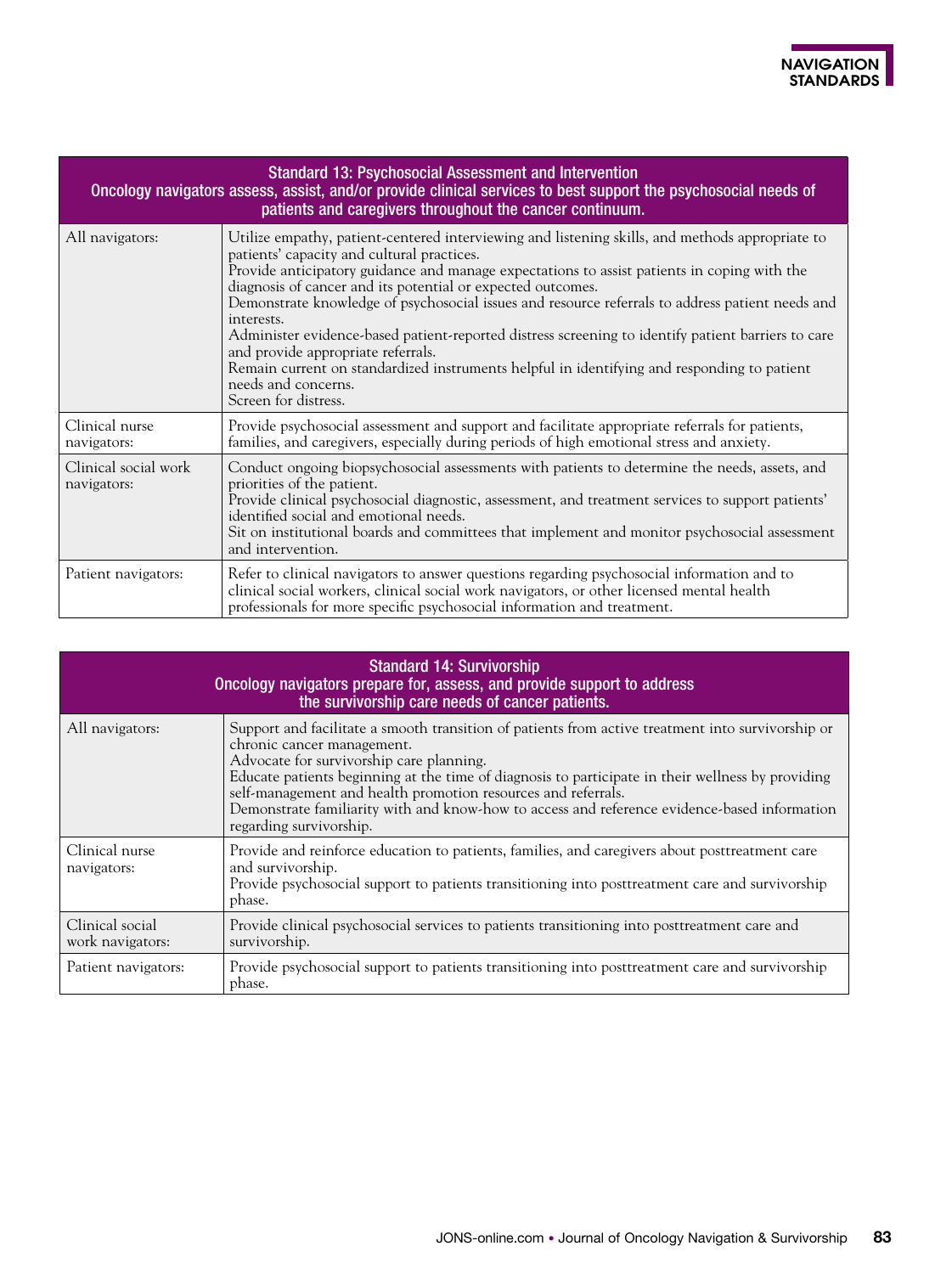

| Standard 15: End of Life<br>Oncology navigators prepare for, assess, and provide support to address the end-of life needs of cancer patients. |                                                                                                                                                                                                                                                                                                                                                                                                                                                                                                                                                        |  |
|-----------------------------------------------------------------------------------------------------------------------------------------------|--------------------------------------------------------------------------------------------------------------------------------------------------------------------------------------------------------------------------------------------------------------------------------------------------------------------------------------------------------------------------------------------------------------------------------------------------------------------------------------------------------------------------------------------------------|--|
| All navigators:                                                                                                                               | Support a smooth transition of patients from treatment into end-of-life care.<br>Demonstrate familiarity with and know-how to access and reference evidence-based information<br>regarding end of life.<br>Elicit the patient's values, preferences, beliefs, expressed needs, and understanding of death/dying<br>and spirituality.<br>Collaborate with the patient, interdisciplinary team, and others when developing expected<br>outcomes to improve quality of life.<br>Provide assistance and appropriate referrals to support end-of-life care. |  |
| Clinical nurse<br>navigators:                                                                                                                 | Provide psychosocial support to patients as they transition into end-of-life decision-making and<br>supportive care.<br>Prepare patients for the signs and symptoms of the end of life.<br>Provide symptom management at the end of life.                                                                                                                                                                                                                                                                                                              |  |
| Clinical social work<br>navigators:                                                                                                           | Provide clinical psychosocial services to patients as they transition into end-of-life decision-<br>making and supportive care.                                                                                                                                                                                                                                                                                                                                                                                                                        |  |

| <b>Standard 16: Advocacy</b><br>Oncology navigators advocate with and on behalf of patients,<br>survivors, families, and caregivers to address their needs and goals. |                                                                                                                                                                                                                                                                                                                                                                                                                                                                                                                                                                                                                                                                                                                                                                                                                                                                                                                                                                                                                                                                                                                                                                                                                                                                                 |  |
|-----------------------------------------------------------------------------------------------------------------------------------------------------------------------|---------------------------------------------------------------------------------------------------------------------------------------------------------------------------------------------------------------------------------------------------------------------------------------------------------------------------------------------------------------------------------------------------------------------------------------------------------------------------------------------------------------------------------------------------------------------------------------------------------------------------------------------------------------------------------------------------------------------------------------------------------------------------------------------------------------------------------------------------------------------------------------------------------------------------------------------------------------------------------------------------------------------------------------------------------------------------------------------------------------------------------------------------------------------------------------------------------------------------------------------------------------------------------|--|
| All navigators:                                                                                                                                                       | Advocate for the navigation profession.<br>Educate and support the self-advocacy skills of patients, survivors, families, and caregivers.<br>Participate in, advocate for, and/or lead efforts to improve or enhance services and resources for<br>patients.<br>Educate patients on their rights and preferences and ensure they can participate in the decision-<br>making process throughout the cancer continuum.<br>Educate patients on their rights and preferences and advocate for their participation in the<br>decision-making process throughout their care and into end-of-life care.<br>Work with patients to identify and communicate their goals, preferences, and values to support<br>optimal experiences and outcomes.<br>Advocate for laws, regulations, policies, and programs that protect and promote the needs and<br>interests of patients.<br>Work to enhance the ability of systems and communities to support patients.<br>Advocate to eliminate health disparities and support health equity.<br>Articulate (through a nurse, social work, or navigation perspective) issues concerning healthcare<br>delivery to decision makers within healthcare organizations and other policy arenas.<br>Advocate for patient participation in clinical trials. |  |

| <b>Standard 17: Operational Management</b><br>Oncology navigators understand organizational structure and<br>advocate for the navigation role to improve patient experiences and outcomes. |                                                                                                                                                                                                                                                                                                                                                                                                                                                                                                                                                                                                                                                                                                                          |  |
|--------------------------------------------------------------------------------------------------------------------------------------------------------------------------------------------|--------------------------------------------------------------------------------------------------------------------------------------------------------------------------------------------------------------------------------------------------------------------------------------------------------------------------------------------------------------------------------------------------------------------------------------------------------------------------------------------------------------------------------------------------------------------------------------------------------------------------------------------------------------------------------------------------------------------------|--|
| All navigators:                                                                                                                                                                            | Understand organizational structure, mission, vision, and strategic priorities.<br>Contribute to oncology program and navigator role development, implementation, and<br>evaluation within the healthcare system and community.<br>Utilize appropriate resources to plan and provide navigation services that are safe, effective,<br>culturally respectful, and financially responsible.<br>Articulate and demonstrate the contribution and value of navigation to organizational decision makers.<br>Maintain up-to-date knowledge on the impact of legislation, regulation, laws, payment models, and<br>policies on healthcare systems and the needs and interests of patients, survivors, families, and caregivers. |  |